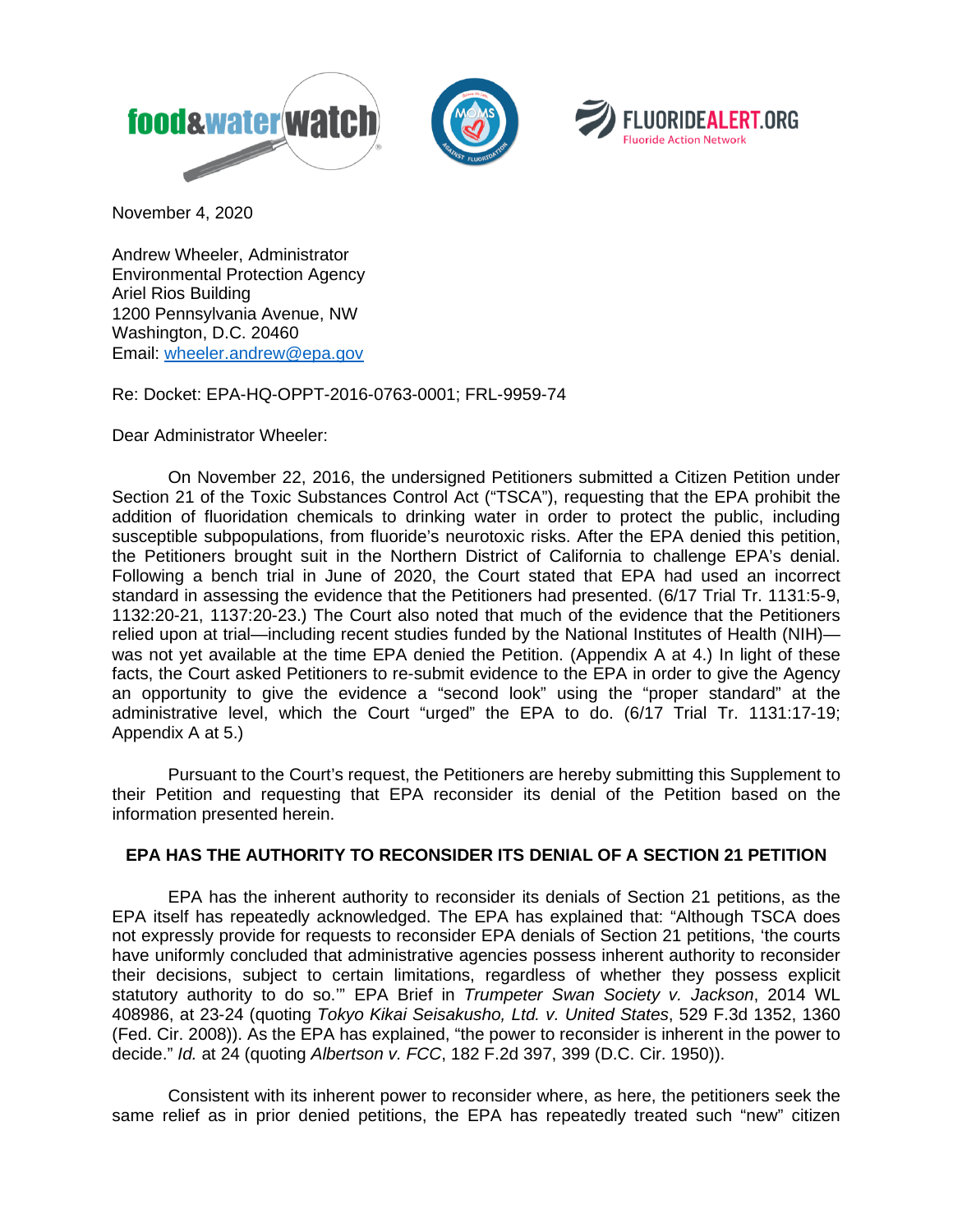petitions as "motions for reconsideration." *See, e.g.*, *Walker v. U.S. E.P.A*., 802 F. Supp. 1568, 1572–73 (S.D. Tex. 1992) (describing how EPA treated a new Section 21 petition which "requested exactly the same rule change" as a previous petition as a "motion to reconsider"); Brief for EPA in *Trumpeter Swan Society v. Jackson* (No. 12-929, D.D.C. 2012), 2012 WL 4844872 ("EPA's treatment of the Second Submission as a motion for reconsideration rather than as a TSCA section 21 petition was entirely consistent with the language of the Act.").

As EPA's own words and actions over the past four decades make clear: the Agency has the authority to reconsider its prior denials of Section 21 petitions. For the reasons stated herein, therefore, Petitioners request that EPA reconsider its denial of their Petition.

# **GROUNDS FOR PETITIONERS' REQUEST FOR RECONSIDERATION**

# **1. EPA Used an Incorrect and Impermissibly Stringent Standard of Proof**

At the close of trial in June 2020, the Court observed that EPA has subjected Petitioners' evidence to an incorrect standard of proof. As the Court noted, "EPA appears to have applied a standard of causation which, from my read of TSCA, is not accurate. . . . It's not the proper standard." (6/17 Trial Tr. 1131:5-9.)

TSCA commands that EPA protect against "unreasonable *risk*," which exists when human exposure to a toxicant is *unacceptably close* to the estimated hazard level. (6/10 Trial Tr. 471:11-472:9.) At trial, EPA confirmed that "EPA does not require that human exposure levels exceed a known adverse effect level to make an unreasonable risk determination under TSCA." (Appendix H at 4.) Thus, EPA does not require proof that human exposures under a given condition of use *cause* the hazard. In fact, Dr. Tala Henry agreed at trial that EPA has "*never once in any of its risk evaluations to date under Section 6 used a causation standard*." (6/16 Trial Tr. 987:6-8.) Despite this, Dr. Henry admitted that EPA held Petitioners to a burden of proof where Petitioners needed to prove that human exposure to fluoride in water at 0.7 mg/L *causes* neurotoxicity. (6/16 Trial Tr. 985-15-987:2.) Dr. Henry thus made the extraordinary admission that EPA "held the plaintiffs to a burden of proof that EPA has not held a single chemical under Section 6 before." (6/16 Trial Tr. 987:16-19.)

The fact that EPA used the wrong standard of proof to assess Petitioners' evidence is a reason for EPA to reconsider its denial of the Petition. As the Court noted at the end of trial: "But my main point is that, really, I would hope that the agency would take a serious look, *apply the proper standard*, and look at this new evidence." (6/17 Trial Tr. 1137:20-22)

# **2. Each of the Limitations that EPA Identified with the Fluoride/IQ Studies in the Petition Have Now Been Addressed by High Quality Studies Funded by the NIH**

In its denial of the Petition, the EPA criticized the human studies that Petitioners cited on three primary grounds: (1) the studies were cross-sectional and thus "affected by antecedent-consequent bias";<sup>[1](#page-1-0)</sup> (2) the studies failed to adjust for potential confounding factors; and (3) the studies failed to adequately establish a dose-response relationship between fluoride and

<span id="page-1-0"></span><sup>&</sup>lt;sup>1</sup> According to EPA, "the antecedent-consequent bias means it cannot be determined whether the exposure came before or after the health effects, since both are evaluated at the same time." (Fed Reg, Vol. 82, No. 37, p. 11882.)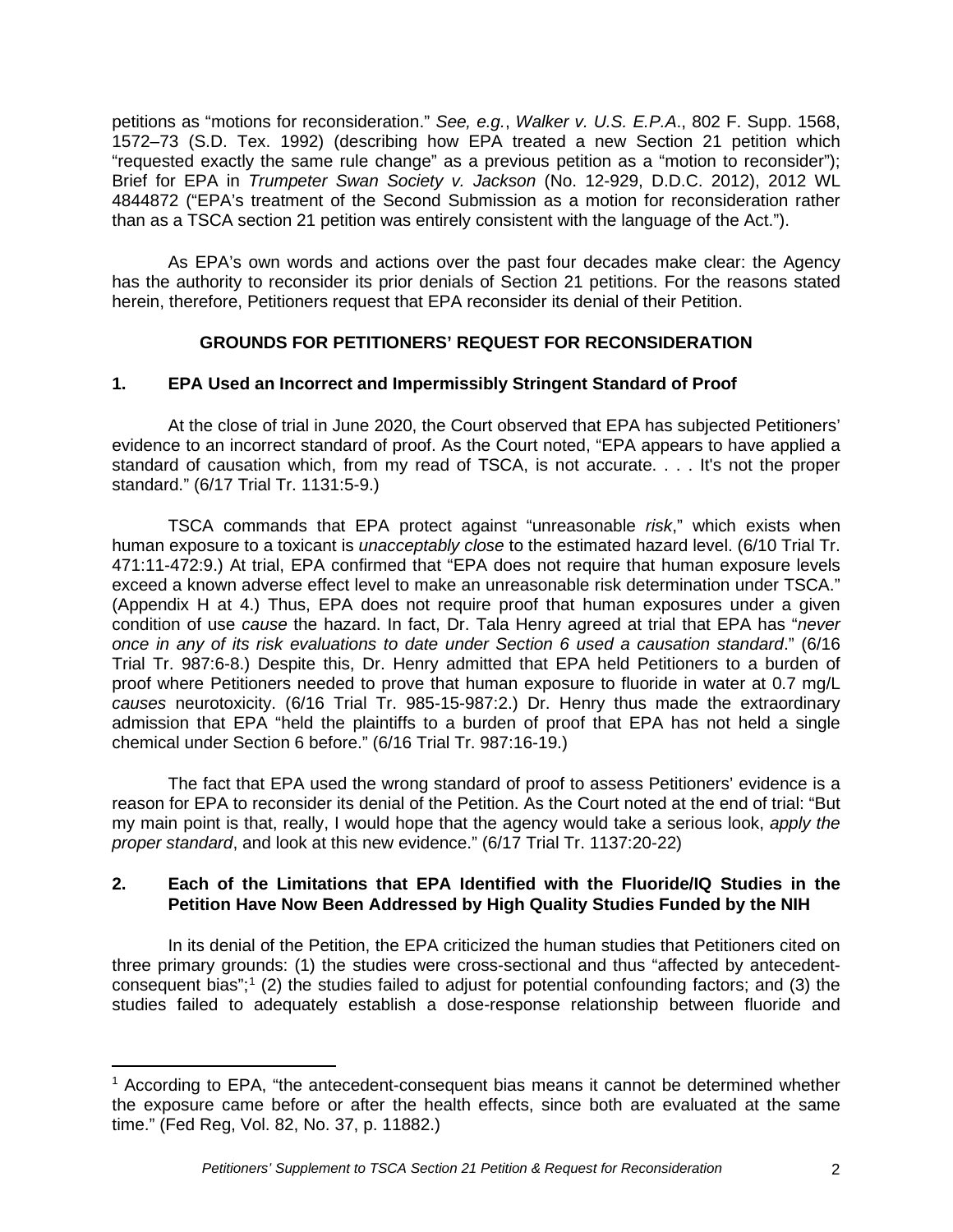neurotoxicity.[2](#page-2-0) (Fed Reg, Vol. 82, No. 37, p. 11882-83). In light of these limitations, EPA agreed with Choi et al. (2012) that "*further research should formally evaluate dose-response relationships based on individual-level measures of exposure over time, including more precise prenatal exposure assessment and more extensive standardized measures of neurobehavioral performance, in addition to improving assessment and control of potential confounders*."

The very type of research that EPA stated was necessary to address the limitations of the Petition has now been conducted and confirms a significant dose-response relationship between fluoride exposure and neurocognitive harm. (Appendix B at pp. 16-18.) EPA's criticisms of the human studies in the Petition are thus no longer applicable to the current evidence base.

Following EPA's denial of the Petition in February 2017, a series of prospective cohort studies funded by the National Institutes of Health (NIH) were published which evaluate the impact of individualized measurements of prenatal and early-infant fluoride exposure on standardized measures of neurobehavioral performance between ages 4 and 12 (Bashash 2017, Bashash 2018, Green 2019, Till 2020).

These NIH-funded studies address each of EPA's three criticisms of the studies in the Petition. First, the studies measured exposure prior to the onset of dysfunction and are therefore not affected by "antecedent-consequent" uncertainty. (Appendix B at pp. 90-91 ¶¶ 475-476.) Second, the studies address EPA's concern that the relationship between fluoride and neurodevelopment may be an artifact of confounding by extensive controlling for potential confounders (e.g., socioeconomic status, maternal education, and exposure to other neurotoxicants, including lead and mercury). (*Id.* at pp. 31-32 ¶¶ 165-68). Third, the studies scrutinized the dose-response relationship and found it to be linear across the range of doses relevant to water fluoridation. (*Id.* at p. 91 ¶ 479.)

There is no dispute that the NIH-funded studies are well designed and well conducted. Indeed, EPA agreed at trial that these studies "are the most methodologically reliable human studies to date on the impact of fluoride on neurodevelopment." (Appendix H at 3.) EPA's retained epidemiologist, Dr. Ellen Chang, concurred in this assessment. (6/15 Trial Tr. 806:19- 20, 886:6-887:3.)

Given the high quality and rigorous nature of the NIH-funded studies, it is highly significant that the NIH-funded studies have *consistently* found large and robust associations between adverse neurocognitive effects and so-called "optimal" fluoride exposure. As explained by the principal investigators of the studies (Dr. Howard Hu and Dr. Bruce Lanphear), the magnitude of fluoride's effect on IQ in these studies is on par with the effect size of lead. (Appendix B at pp. 78-79 ¶¶ 408-416 & p. 88 ¶ 465.) Dr. Joyce Donohue, the senior scientist at EPA who specializes in fluoride issues, agreed that these studies warrant a reassessment of existing fluoride safety standards. (Appendix B at p. 11 ¶ 61.)

In its August 10, 2020 order, the Court stated that the NIH-funded studies "clearly . . . warrant serious consideration by EPA." (Appendix B at 5.) The Court cited these studies, and "the significant scientific developments that have occurred since the original petition was filed," as reasons supporting a reassessment by EPA. (*Id*.) The Court "urge[d]" EPA to give "due

<span id="page-2-0"></span> $2$  According to EPA, the "lack of a dose-dependent increase in effect with increasing exposure is a critical limitation of these data." (Fed Reg, Vol. 82, No. 37, p. 11883.)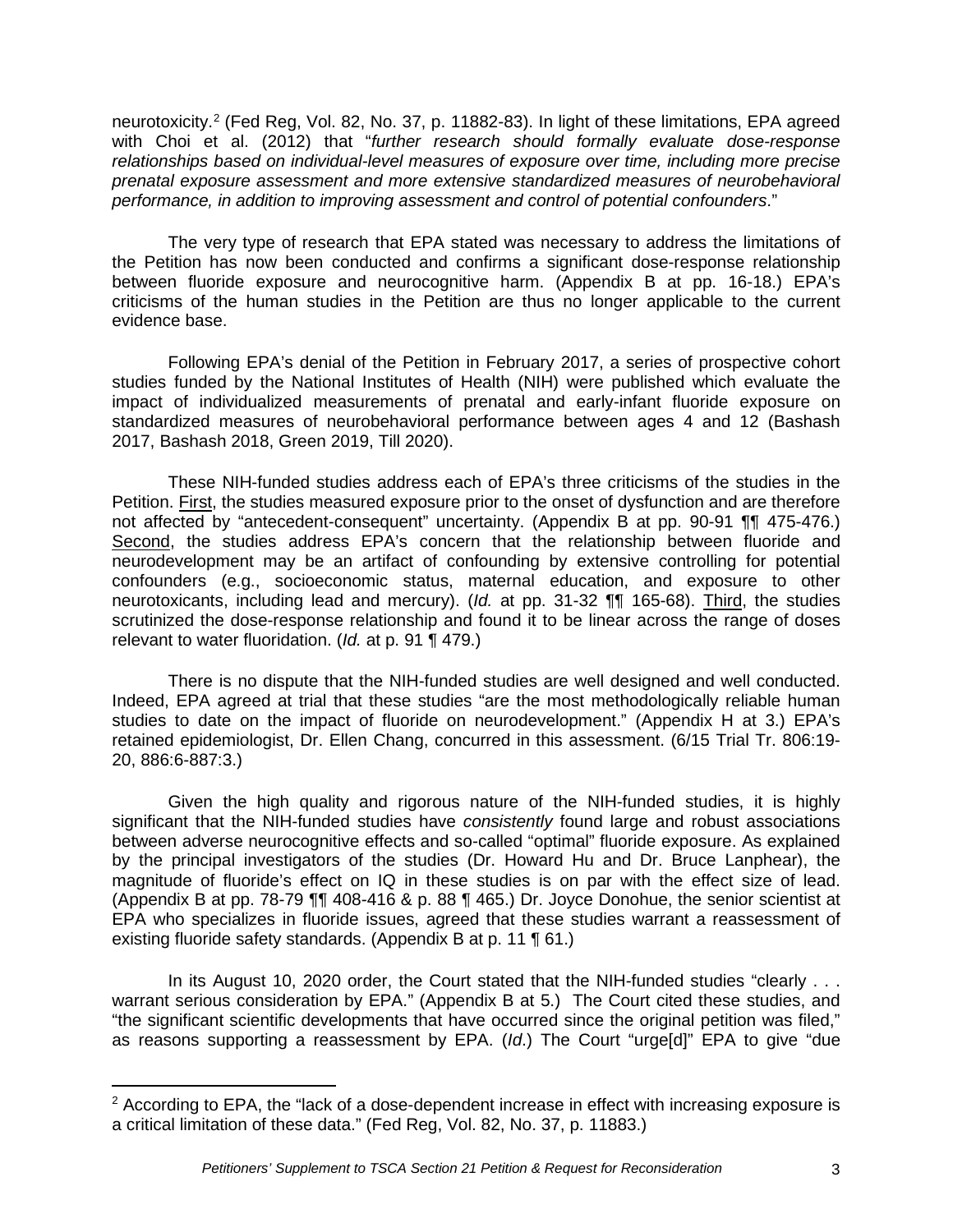consideration" to these scientific developments, and the "substantial scientific evidence proffered at trial." (*Id*.) Plaintiffs have attached the Court's order as **Appendix A**.

Consistent with the Court's request, Petitioners urge EPA to reconsider its denial of the Petition based on the evidence presented at trial, including, but not limited to, the NIH-funded studies showing significant adverse associations between "optimal" fluoride exposure and reduced IQ. To facilitate EPA's review of the trial record, Petitioners have attached their detailed summary of the trial evidence as **Appendix B**. [3](#page-3-0) Petitioners have also attached a copy of the NIH-funded studies as **Appendix C**.

#### **3. The National Toxicology Program Has Concluded that Fluoride Is a Presumed Human Neurotoxicant that Lowers IQ in Children**

Petitioners' contention that fluoride is a neurotoxicant has gained powerful new support from the National Toxicology Program's (NTP) recently revised systematic review and metaanalysis. Based on the NTP's findings and the state of current science, the recently retired director of the NTP, Dr. Linda Birnbaum, has stated that "it is time to protect those who are most vulnerable," including pregnant women and bottle-fed infants.<sup>[4](#page-3-1)</sup>

# *A. NTP Agrees that Fluoride Is a Likely Neurodevelopmental Hazard to Humans*

On September 16, 2020, the NTP released its *Draft Monograph on the Systematic Review of Fluoride Exposure and Neurodevelopmental and Cognitive Health Effects*. The Monograph is a revised version of a draft issued in October 2019, and incorporates the recommendations made by a committee of the National Academy of Sciences (NAS). After making the changes recommended by the NAS, the NTP reconfirmed its conclusion that "fluoride is *presumed to be a cognitive neurodevelopmental hazard to humans.*" (p. 2)

The NTP's hazard conclusion is based on the fact that "the human body of evidence provides a consistent and robust pattern of findings that higher fluoride exposure (e.g., >1.5 mg/L in drinking water) is associated with adverse effects on neurocognitive development, including lower intelligence quotient (IQ) in children." (p. 2) In light of this "consistent and robust pattern of findings," the NTP has a "low expectation that new studies would decrease the hazard conclusion." (p. 68)

The NTP's findings are based not only on a thorough systematic review, but also the most comprehensive meta-analysis of fluoride neurotoxicity ever conducted. The NTP's metaanalysis, which included 46 studies, is consistent with the findings of the meta-analysis that Petitioners relied upon in their Petition (Choi 2012) and shows an average difference in IQ between high- and low-fluoride communities of approximately 7 IQ points (SMD = -0.50). (p. 49) As the NTP notes, "The random-effects pooled SMD estimate from the 46 studies included in the group-level meta-analysis was consistent with two previous meta-analyses reporting statistically significant associations between higher fluoride exposure and lower IQ in children."

<span id="page-3-0"></span><sup>&</sup>lt;sup>3</sup> Petitioners will be submitting the trial record to the EPA under separate cover, including Trial Transcripts, Petitioners' expert declarations, Petitioners' exhibits, and the written discovery materials that Petitioners entered into evidence.

<span id="page-3-1"></span><sup>4</sup> Dr. Birnbaum's statement, which was co-authored by Dr. Bruce Lanphear and Dr. Christine Till, was published as an Op-Ed in *Environmental Health News* on October 7, 2020. It can be accessed online at: <https://www.ehn.org/fluoride-and-childrens-health-2648120286.html> Petitioners have also attached a copy as Appendix E.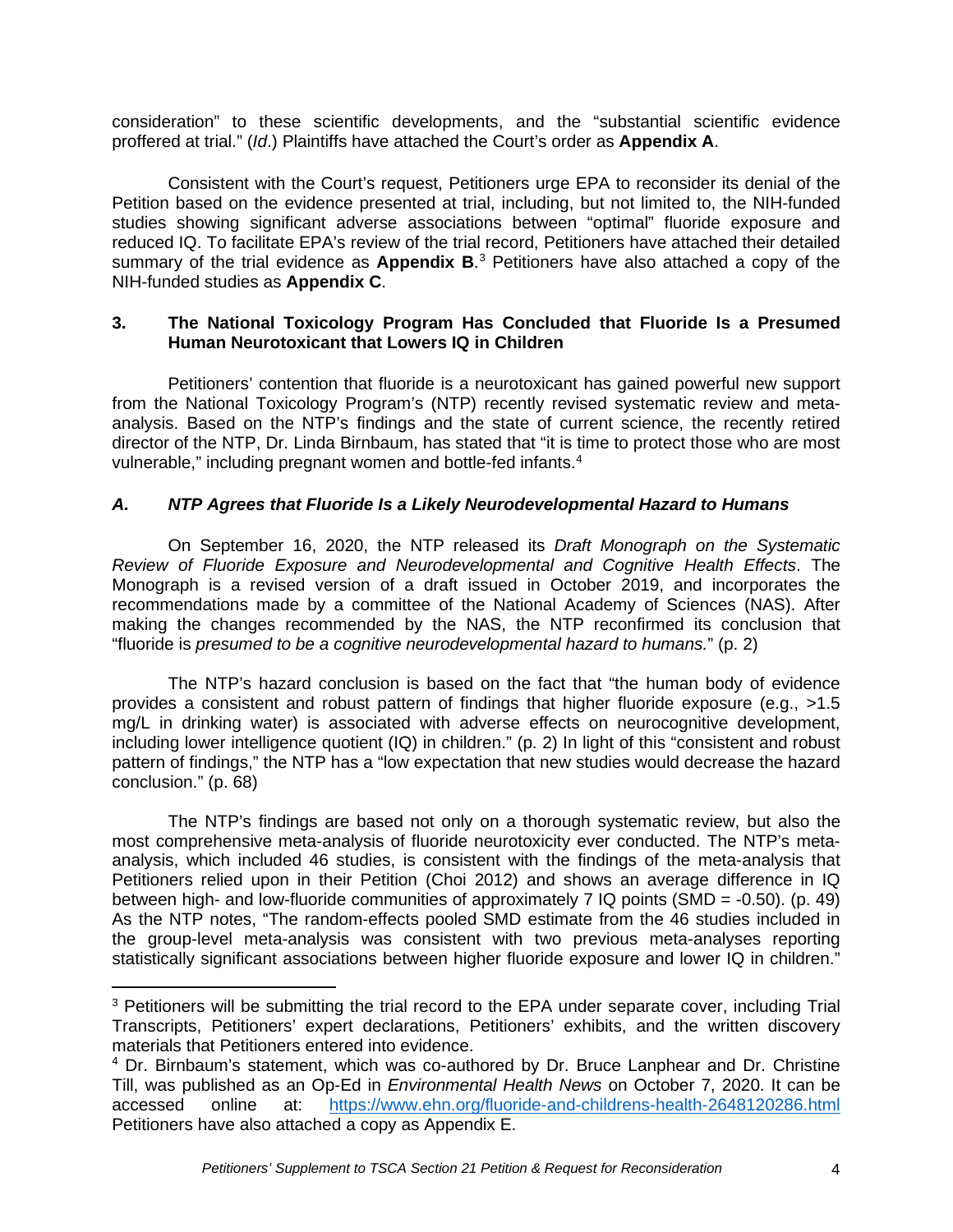(p. 71) This consistent adverse association remained after extensive refinement, including a subgroup analysis where the NTP limited the analysis to the 9 higher quality studies at lowest risk of bias. (p. 71).

#### *B. The Relationship Between Fluoride and Neurotoxic Effects Is Unlikely to Be Explained by Confounding or Other Issues of Methodology and Bias*

The NTP reached its hazard conclusion for fluoride after carefully considering issues of study quality and bias, including potential confounding, publication bias, translation bias, and the validity of exposure and outcome assessments. Each of these methodological issues were raised at trial by EPA to question the confidence in the numerous studies reporting neurotoxicity from fluoride exposure. Importantly, the NTP's report makes clear that none of the issues identified by EPA at trial warrant a downgrade in the confidence that fluoride is a human neurotoxicant. In other words, the issues identified by EPA at trial do not explain the overwhelmingly consistent association between fluoride and neurotoxic harm.

*Potential Confounding*: The NTP concluded that "the consistency of the results among the lower risk-of-bias studies indicates that confounding is not a major concern in this body of evidence." (p. 40) In support of this, the NTP noted that "Seven of the lower risk-of-bias studies confirmed the robustness of the results by conducting sensitivity analyses." (p. 40) Further, the NTP observed that "None of the sensitivity analyses adjusting for additional confounders found meaningful shifts in the association between fluoride exposure and IQ or other measures of cognitive function." (p. 40).

*Exposure Assessment*: The NTP concluded that "In general, there were few or no riskof-bias concerns regarding exposure assessment in the lower risk-of-bias studies." (p. 44) The NTP explained that "Many of the lower risk-of-bias studies used individual urine or water measures with appropriate analyses." (p. 44). While the EPA questioned the use of urine fluoride as an exposure metric for fluoride at trial, the NTP found that "many studies provide evidence to suggest that urinary fluoride is a reasonable measure of exposure." (p. 44)

*Outcome Assessment*: The NTP found that "The lower risk-of-bias studies have few concerns regarding outcome assessment." (p. 45) With the exception of a small handful of the low risk-of-bias studies, "the remainder of the studies used appropriate measures of IQ or other cognitive effects for the study population." (p. 45) Moreover, "Seventeen of the studies reported blinding of the outcome assessors or correspondence with the study authors indicated that it was not likely an issue." (p. 45)

*Publication Bias*: The NTP's meta-analysis assessed the presence and impact of publication bias. Importantly, the NTP found "no publication bias among the lower risk-of-bias studies." (p. 66) Although the NTP did find potential publication bias among higher risk-of-bias studies, "a trim-and-fill analysis estimated that, in the absence of publication bias, the negative direction of effect and statistical significance remained." (p. 66) In light of these findings, the NTP concluded that publication bias is not an issue that warrants downgrading the confidence in the fluoride database. (p. 66)

*Translation Bias*: The NTP also addressed a concern that EPA raised at trial that the translations of Chinese studies that the Fluoride Action Network (FAN) has conducted may represent a biased cross section of Chinese research by omitting no-effect studies. (p. 22) To assess this, the NTP conducted its own systematic search of Chinese research databases. In total it found 16 studies that had not been translated by FAN, but noted that 15 of these studies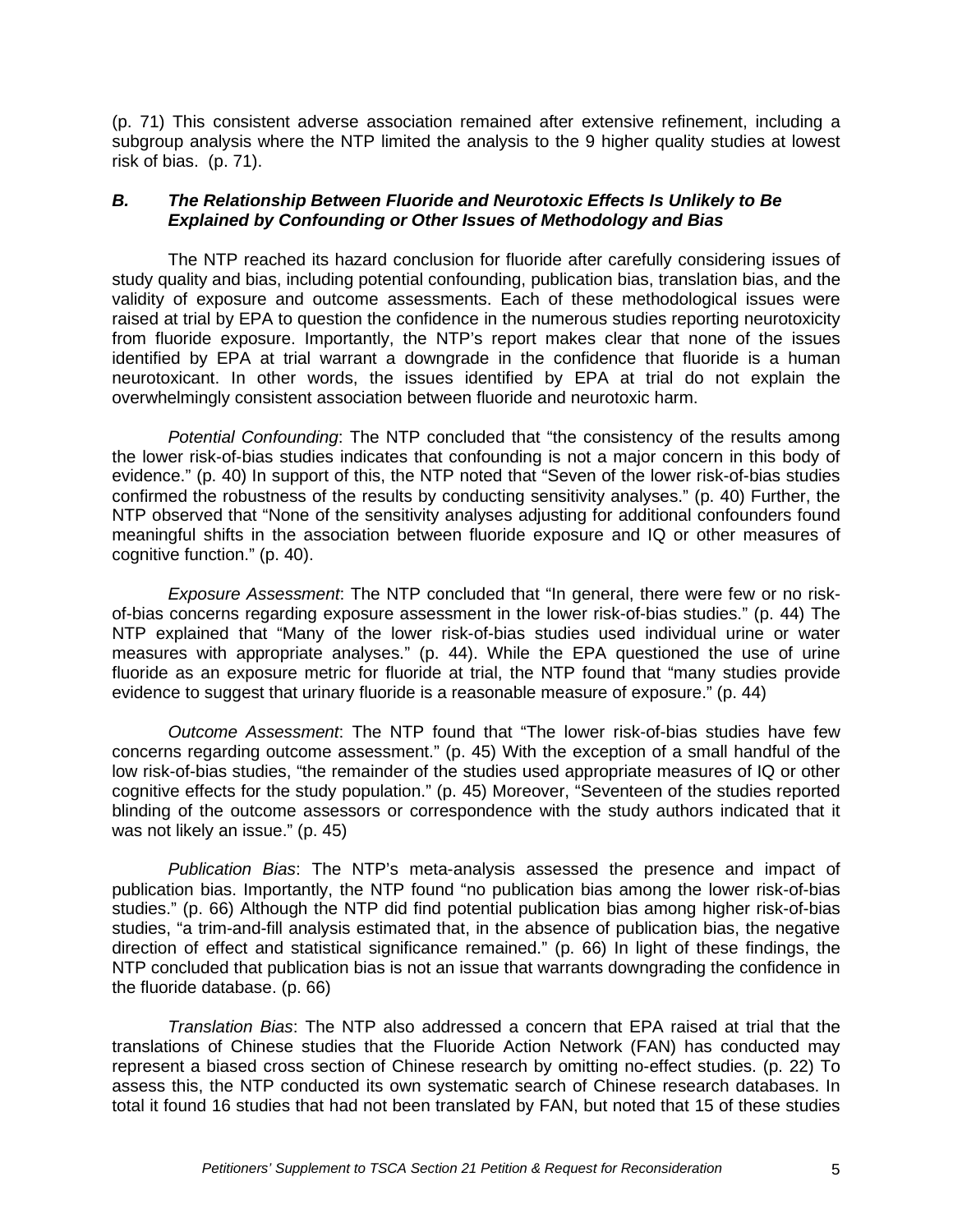"contained results that would likely add to the body of evidence showing a negative association between fluoride exposure and primary neurological outcomes." (p. 22) In other words, the nontranslated studies further *support* the hazard conclusion, rather than detract from it. If anything, therefore, FAN's translations *understate* the current extent of Chinese research showing neurologic harm from fluoride exposure. Moreover, the only "no-effect" study that the NTP identified (Kang 2011) is a study that FAN has identified on its website (p. 22), and which the Petitioners actually included in their Petition as study number 123. There is thus no basis for the assertion that there has been a selection bias in the Chinese studies which have been translated.

### *C. The NTP Identified a Large Number of Low Risk-of-Bias Studies Linking Fluoride to Neurotoxicity*

The NTP's systematic review identifies a very large number of studies that have associated fluoride with neurotoxic effects. In total, the NTP identified 92 human studies that have investigated the impact of fluoride on neurodevelopment, which the NTP describes as a "relatively robust" evidence base. (p. 25) Even after excluding studies that have a higher potential for bias, the number of available human studies was still notably large. In total, the NTP identified 31 human studies on fluoride and neurodevelopment that it found to have a relatively low potential for bias (p. 25) and the vast majority of these studies found significant associations between fluoride and adverse effects. This highlights that the association between fluoride and neurotoxicity is not the artifact of poor study design or bias, as EPA argued at trial.

### *D. The NTP Has Judged the New Zealand Studies that EPA Has Relied Upon to Be at High Risk of Bias*

At trial, the EPA placed great emphasis on the null findings from a series of studies from New Zealand (Shannon 1986, Spittle 1998, Broadbent 2015). EPA's retained epidemiologist, Dr. Ellen Chang, identified the New Zealand studies as three of the ten studies that she gave greatest weight to in her causal analysis. (Chang Trial Decl. at p. 40 ¶ 182.)

In sharp contrast to EPA's assessment and in agreement with Petitioners' experts, the NTP identified the Shannon and Broadbent studies as suffering from a high risk of bias and gave them little weight in its analysis.<sup>[5](#page-5-0)</sup> In addition, the NTP excluded the Spittle study altogether because it was a mere abstract. (p. 10)

The NTP's assessment of the New Zealand studies shows that the EPA has given too much weight to these studies. In reconsidering the Petition, therefore, the EPA should give the New Zealand studies the minimal weight they warrant.

# *E. The Animal Data Supports the Conclusion that Fluoride Produces Neurodevelopmental Effects*

Based on its review of the animal literature, the NTP has determined that "The animal data do provide evidence for effects of fluoride on neurodevelopment." (p. 70) Although the NTP found that the subset of studies on learning/memory fail to distinguish between a direct effect on cognition and a secondary effect of fluoride's impacts on the motor/sensory systems, the NTP agrees that "There are sufficient mechanistic data [from the animal studies] to determine that

<span id="page-5-0"></span><sup>5</sup> The NTP's risk-of-bias review for the Broadbent and Shannon studies can be accessed online at:<https://hawcproject.org/rob/study/264439/> and<https://hawcproject.org/rob/study/267334/>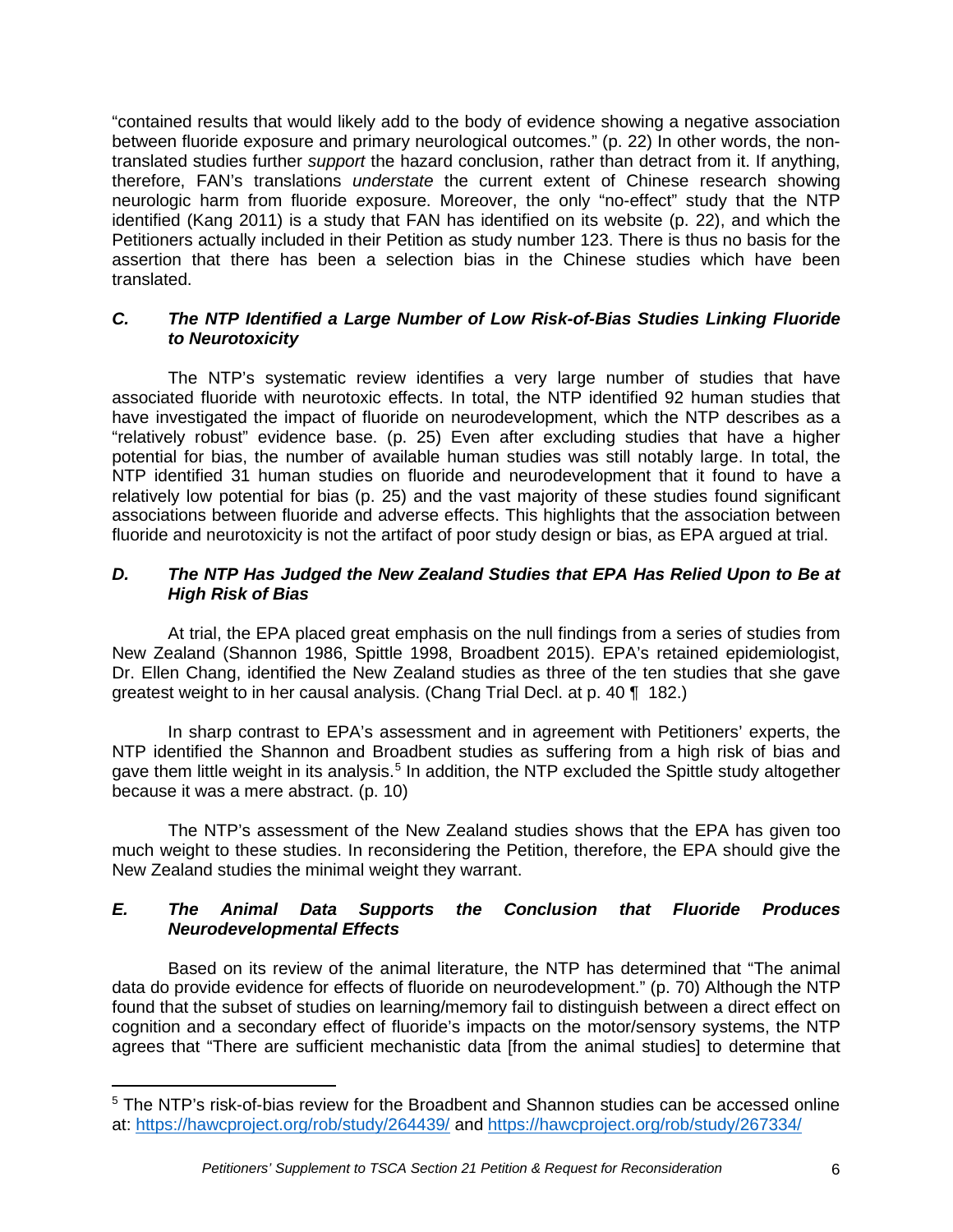fluoride exposure at lower concentrations has effects on the nervous system." (p. 71) The animal data thus support the NTP's presumed hazard conclusion, but do not yet warrant an upgrade in the hazard identification conclusion:

"[T]he evidence of neurological effects at exposure levels more relevant to humans that is demonstrated in the mechanistic data supports the NTP conclusion that fluoride is presumed to be a cognitive neurodevelopmental hazard to humans; however, it does not provide enough evidence to increase confidence in the human body of evidence or support a higher hazard identification conclusion." (p. 71)

A copy of the NTP's revised Monograph is attached as **Appendix D**.

# *F. The NTP's Recently Retired Director Has Called for Measures to Protect Pregnant Women and Bottle-Fed Babies from the Neurotoxic Effects of Fluoride*

The relevance of the NTP's findings to water fluoridation has recently been highlighted by none other than the recently retired director of the NTP, Dr. Linda Birnbaum.

On October 7, 2020, shortly after the NTP released its revised Monograph, Dr. Birnbaum issued a public statement calling for measures to protect pregnant women and bottle-fed babies from the neurotoxic effects of fluoride. Dr. Birnbaum noted that the NTP's conclusion is "consequential," given that "about 75 percent of Americans on community water systems have fluoride in their water."

According to Dr. Birnbaum, "Given the weight of evidence that fluoride is toxic to the developing brain, it is time for health organizations and regulatory bodies to review their recommendations and regulations to ensure they protect pregnant women and their children."

Dr. Birnbaum added that, "[w]e can act now by recommending that pregnant women and infants reduce their fluoride intake."

"Given that safe alternatives are available and that there is no benefit of fluoride to babies' teeth before they erupt or appear," Dr. Birnbaum stated that "it is time to protect those who are most vulnerable."

Dr. Birnbaum's statement, which was co-authored by the two principal investigators of the NIH-funded MIREC study in Canada, is attached as **Appendix E**.

# *G. Limitations and Weaknesses of NTP's Report*

The NTP Monograph provides an exceptionally comprehensive review of the scientific literature on fluoride neurotoxicity, and provides ample support for its conclusion that fluoride is a neurotoxicant that reduces IQ. There are, however, some limitations and weaknesses with the NTP's analysis that Petitioners wish to bring to the EPA's attention.

First, despite the critical importance of "timing" to an evaluation of a chemical's neurotoxicity,<sup>[6](#page-6-0)</sup> despite the heightened vulnerability of the fetal brain,<sup>[7](#page-6-1)</sup> and despite fluoride's

<span id="page-6-0"></span><sup>6</sup> *See* Appendix B at p. 30 ¶¶ 154-55.

<span id="page-6-1"></span><sup>7</sup> *See* Appendix B at p. 36 ¶¶ 196-197.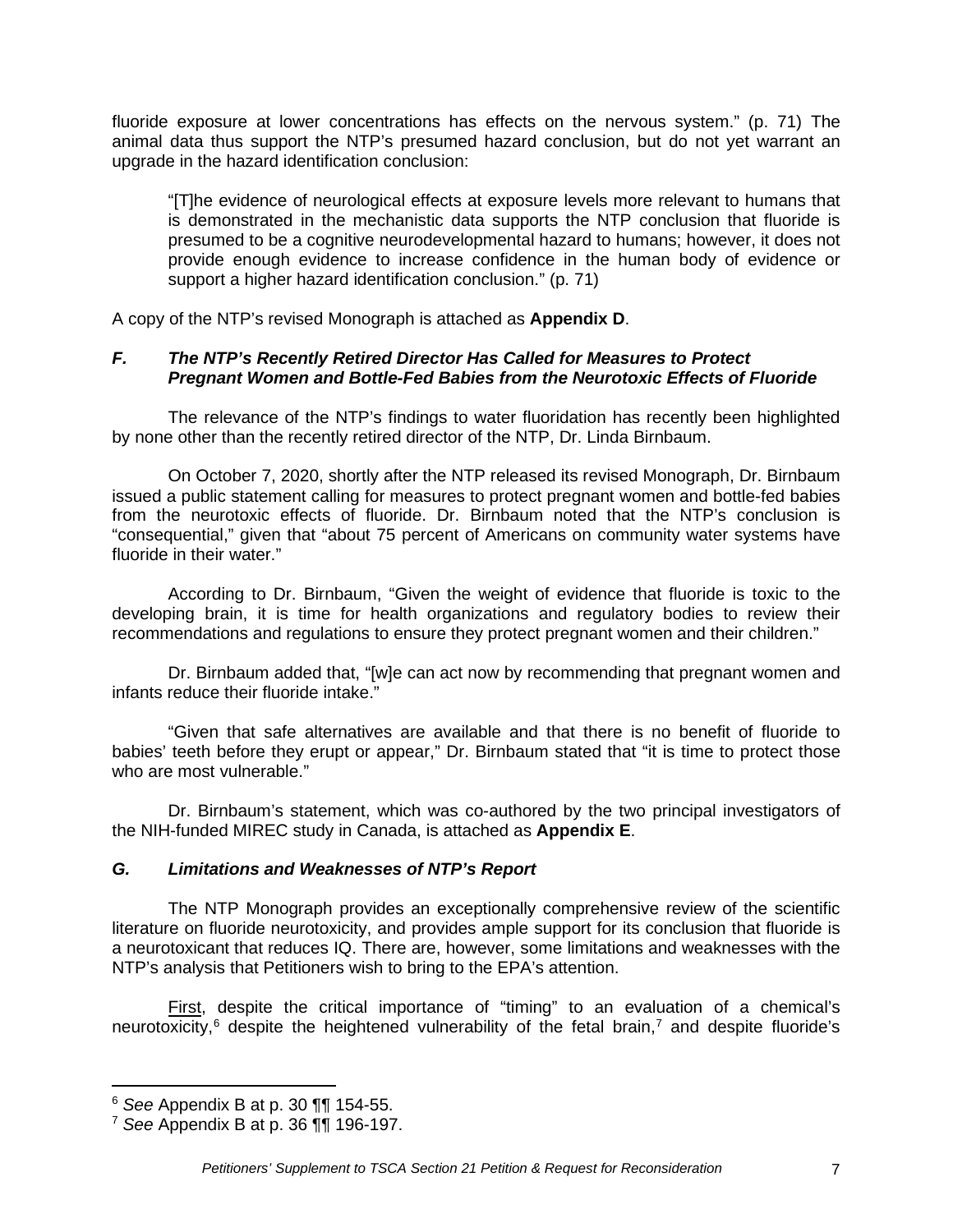known ability to pass through the placenta and get to the fetal brain, $8$  the NTP failed to separately analyze the studies that have specifically evaluated the impact of prenatal fluoride exposure. This is a troubling omission from the NTP's analysis for two reasons: (1) The studies that have examined prenatal fluoride exposure are the most methodologically rigorous studies to date (e.g., Bashash 2017, Bashash 2018, Green 2019, Till 2020, Valdez-Jiminez 2017). (2) Had the NTP separately considered the prenatal studies, it could *not* maintain the conclusion that the evidence of harm is "inconsistent and unclear" below 1.5 mg/L. Indeed, as demonstrated at trial, the prenatal studies have consistently found adverse effects at levels of exposure seen in artificially fluoridated communities. (Appendix B at p. 89 ¶ 467.)

Second, the NTP's dose-response assessment is fundamentally flawed in several critical respects. The NTP failed to utilize benchmark dose (BMD) modeling, which is the standard method for dose-response analysis, as recognized by the EPA. Instead of using BMD modeling, the NTP used a meta-analysis method that relied upon group-level data from cross-sectional studies instead of individual-level data from the highest-quality (North American) prospective studies. The NTP's curious use of group-level data in its dose-response analysis instead of individual-level data runs directly counter to EPA's methods. In fact, in EPA's denial of the Petition, the EPA specifically stated that group level data from cross-sectional studies is "unsuitable for evaluating levels of fluoride associated with neurotoxic effects and for deriving dose-response relationships necessary for risk assessment." (Fed. Reg. Vol 82, No. 37 at 11882.)

Third, the NTP's justifications for not doing a dose-response analysis of the studies with individual data do not withstand scrutiny. The NTP provided the following justification for not doing an analysis of individual-based data:

"A dose-response meta-analysis using the effect estimates reported in studies with individual-level exposure was considered. However, because of the small number of studies ( $n = 10$ ), the various types of exposure metrics, and the different types of reported effect estimates that could not be combined, a dose-response meta-analysis of these studies could not be conducted." (p 253)

Each of these three asserted justifications lack merit as they apply equally to other subgroupanalyses that NTP performed as part of its dose-response meta-analysis. Specifically, the NTP did subgroup analyses that (1) pooled as few as four studies at a time, (2) pooled studies that used different exposure metrics, and (3) pooled studies with different effect estimates. (pp. 248- 252.)

Fourth, against the specific recommendations of the NAS, the NTP engaged in an ad hoc and superficial analysis of the "generalizability to the U.S. population." (pp. 72-74) In its generalizability analysis:

- The NTP does not separately consider the prenatal studies, all of which have found effects at levels of exposure seen in fluoridated areas of the U.S.
- The NTP spends far more time discussing group-level data from China than individualparticipant data from the North American prospective birth cohort studies.
- The NTP includes only one sentence that discusses the results of the North American prospective studies, and that one sentence misleadingly states that "Bashash et al. (2017) concluded that there was no clear association between IQ scores and maternal

<span id="page-7-0"></span><sup>8</sup> *See* Appendix B at pp. 35-36 ¶¶ 193-195; Appendix H at 6.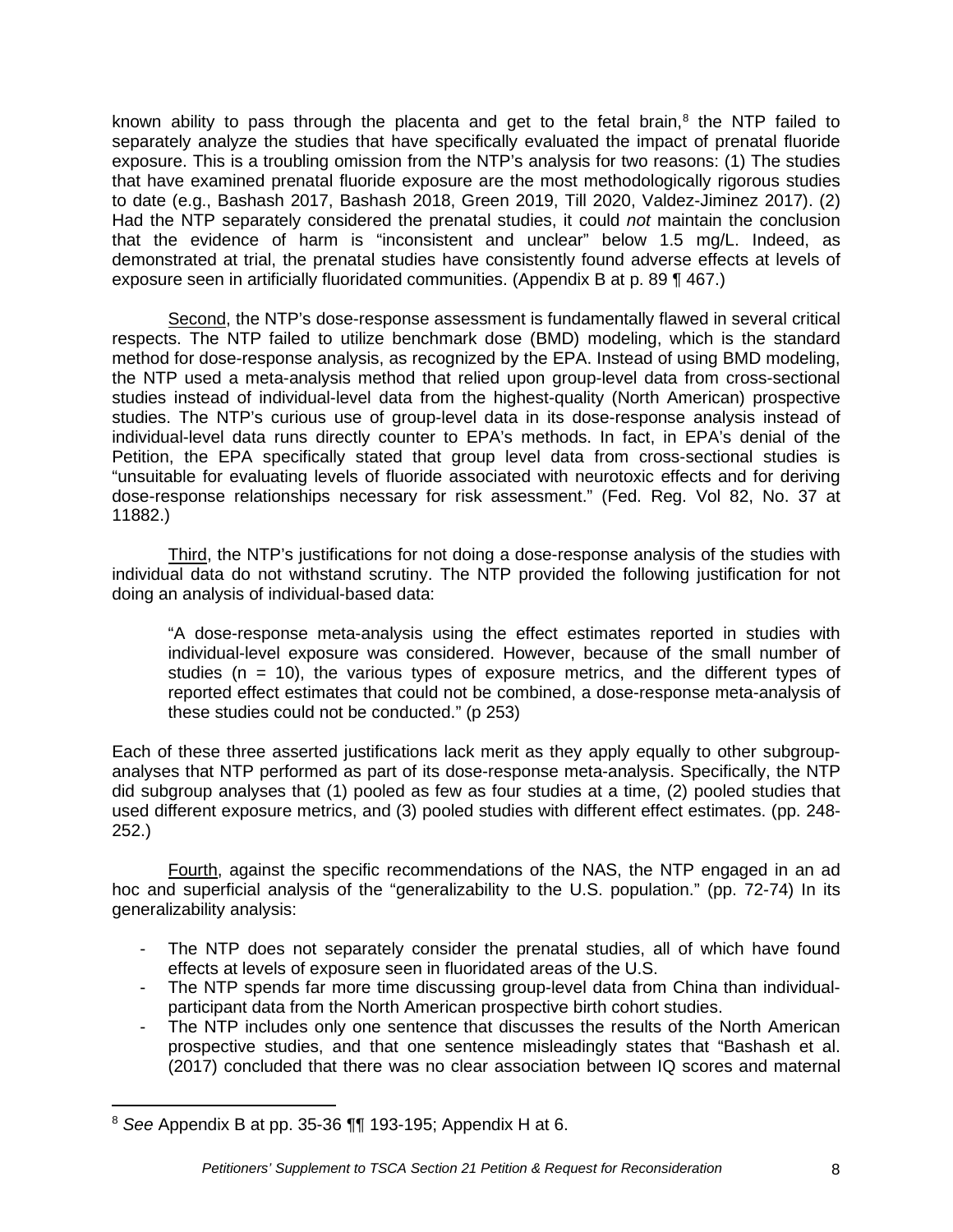urinary fluoride below 0.8 mg/L." The NTP fails to mention that Bashash (2017) found *no threshold* in the GCI results for the 4-year-olds, which is a highly material finding.

- The NTP never once discusses the very probative findings from Green (2019) and Till (2020), where the studies specifically examined, and found adverse effects from, fluoride exposure in fluoridated communities of Canada.
- The NTP performs a crude assessment of fluoride exposure in the US, as it focuses on the fluoride concentration in water without giving due consideration to the wide range of exposures among people exposed to the same waterborne concentration.<sup>[9](#page-8-0)</sup> In fact, EPA's Exposure Factors Handbook shows that 95th percentile per capita water intake is more than three times larger than the average intake and, therefore, high-end water consumers drinking water at 0.7 mg/L receive a higher internal dose than the average water consumer drinking water at 1.5 mg/L. (Pls' Trial Ex. 25 at p. 3-4.)

The key flaws in the NTP's generalizability analysis were identified by the NAS in its peer review earlier this year. According to the NAS:

"the discussion section of the monograph provides an informal assessment of the evidence with regard to exposure and concludes that adverse health effects are observed largely in association with exposures above those associated with water fluoridation. The basis of that conclusion is not apparent and *seems to contradict the earlier assertion that nearly all the studies are positive, including ones that evaluated groups exposed to lower concentrations*." (NAS 2020, p. 5.)

The contradiction that the NAS identified remains in the current Monograph. Indeed, rather than the evidence being "inconsistent and unclear" at water fluoride concentrations below 1.5 mg/L, the highest quality studies (i.e., the NIH-funded prospective studies) are consistent and clear in showing effects below 1.5 mg/L.

The Petitioners have attached a more detailed analysis of the limitations and weaknesses of the NTP report in **Appendix F**.

#### *H. Even with Its Limitations, the NTP Monograph Demonstrates that Water Fluoridation Poses an Unreasonable Risk of Neurodevelopmental Harm*

Even with its limitations, the NTP Monograph demonstrates that neurotoxicity is an unreasonable risk of water fluoridation.

As discussed earlier, the EPA does not condition an unreasonable risk finding on whether human exposure equals or exceeds a known adverse effect level. (Appendix H at 4.) Indeed, EPA has "*never once in any of its risk evaluations to date under Section 6 used a causation standard*" to determine risk for a condition of use. (6/16 Trial Tr. at 987:6-8.) This is obvious upon review of EPA's risk evaluations (both draft and final) as EPA has repeatedly made unreasonable risk findings where human exposures are well below the estimated hazard level (i.e., LOAEL or BMD), and EPA has also made unreasonable risk findings where the exposures are below the "No Observable Adverse Effect Level."[10](#page-8-1) As but one example, EPA's

<span id="page-8-0"></span><sup>&</sup>lt;sup>9</sup> The NTP does recognize that bottle-fed babies may consume "excessive amounts" of fluoride if they are fed formula reconstituted with fluoridated water, and that this needs to be taken into account as part of the generalizability analysis. (p. 74)

<span id="page-8-1"></span><sup>10</sup> As the EPA explained at trial: "if human exposure levels exceed a known *no-adverse* effect level *divided by combined uncertainty factors*, EPA may make an unreasonable risk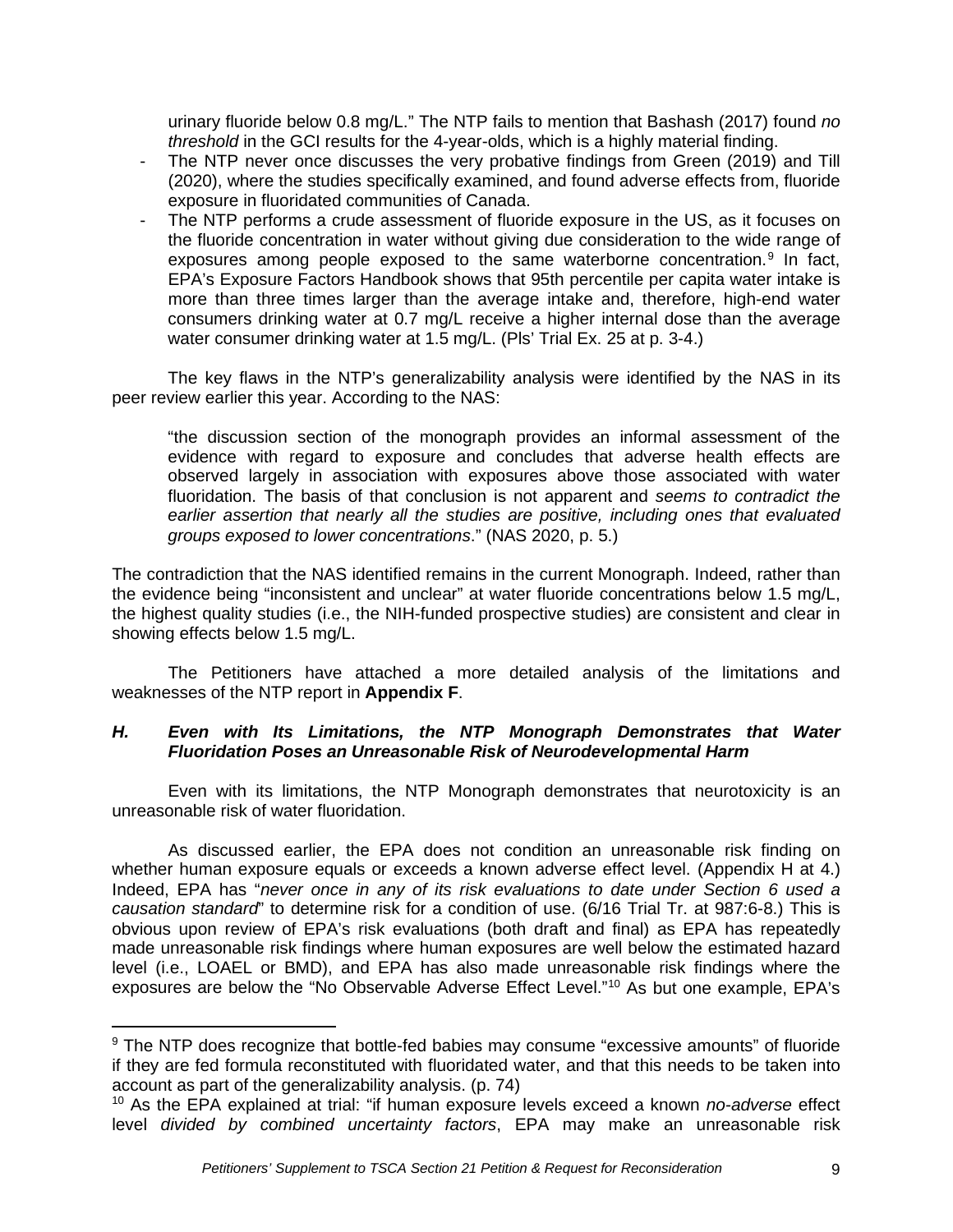final risk evaluation for 1-Bromopropane (1-BP) made an unreasonable risk finding for developmental toxicity among humans exposed to *80 times less* of the chemical than the estimated hazard level in animals.<sup>[11](#page-9-0)</sup>

In light of how EPA has defined unreasonable risk for other chemicals, it would be clearly erroneous for the EPA to conclude that fluoridated water does not pose an unreasonable risk of neurotoxicity simply because the level of fluoride added to water in fluoridation programs (0.7 mg/L) is less than NTP's estimated hazard level (1.5 mg/L). (6/10 Trial Tr. 478:18-479:19.) In fact, the margin between the so-called "optimal" level and the NTP's hazard level is precariously small and far lower than what EPA has found to be unacceptable in its other TSCA risk evaluations.

The danger of a mere two-fold margin between the hazard and exposure level is apparent when considering the wide range of susceptibility to toxic substances, including fluoride, that exists across the human population. EPA calls this range of susceptibility "intraspecies variability," and almost always applies a safety factor (i.e., uncertainty factor) to the estimated hazard level to ensure that susceptible members of the population are adequately protected. (Appendix B at pp. 55-56 ¶¶ 297-98.)

As discussed at trial, EPA uses a default safety factor of ten to protect susceptible humans. (Appendix B at p. 56 ¶ 298.) This default factor of 10 is "considered to be appropriate in the absence of *convincing data to the contrary*." (Pls' Trial Ex. 20 at p. 5-17.) EPA has used a safety factor of 10 for intraspecies variability in each of its risk evaluations under TSCA. (Appendix B at p. 56 ¶ 298.)

In the case of fluoride, there is ample evidence demonstrating substantial variability in how humans respond, including differences in toxicokinetics (e.g., people with renal impairment have increased accumulation of fluoride) and differences in toxicodynamics (e.g., people with iodine deficiency may suffer harm at lower levels of exposure than those with adequate intake). (Appendix B at p. 56 ¶ 299.) While the magnitude of human variability to fluoride is difficult to precisely quantify, the data *support* the *need* for an intraspecies uncertainty factor as opposed to providing "convincing data" *against* one. (*Id*. ¶¶ 299-300) Indeed, EPA itself has used a safety factor of 10 for intraspecies variability to protect susceptible humans from the toxic effects of sodium fluoride when it is used as a pesticide.[12](#page-9-1) (*Id*. ¶ 301) EPA has thus recognized the appropriateness of using an intraspecies uncertainty factor of 10 for fluoride toxicity. (*Id*.)

Applying a safety factor of 10 to the NTP's estimated hazard level for fluoride neurotoxicity results in a water fluoride level of 0.15 mg/L, which is well below the concentration used in fluoridation programs (0.7 mg/L). In fact, even if the EPA only used a safety factor of 3, the safe level would still be less than the concentration used in fluoridation. It is thus clear that water fluoridation presents a risk of neurotoxicity if EPA applies its TSCA methods for risk characterization to the NTP's hazard assessment.

determination under TSCA." (Appendix H at 4.) Since the combined uncertainty factor in EPA's risk evaluations is almost always >30, this means that EPA may find an unreasonable risk where the human exposure is 30+ times *lower* than the *no-adverse* effect level.

<span id="page-9-0"></span><sup>&</sup>lt;sup>11</sup> Petitioners refer here to EPA's unreasonable risk determinations for bystander exposure to refrigerant flush products (Final 1-BP Risk Evaluation at pp. 316 & 345).

<span id="page-9-1"></span> $12$  The sodium fluoride that is used as a pesticide is the "same exact chemical" as the sodium fluoride that is added to drinking water for fluoridation. (6/10 Trial Tr. 500:8-14.)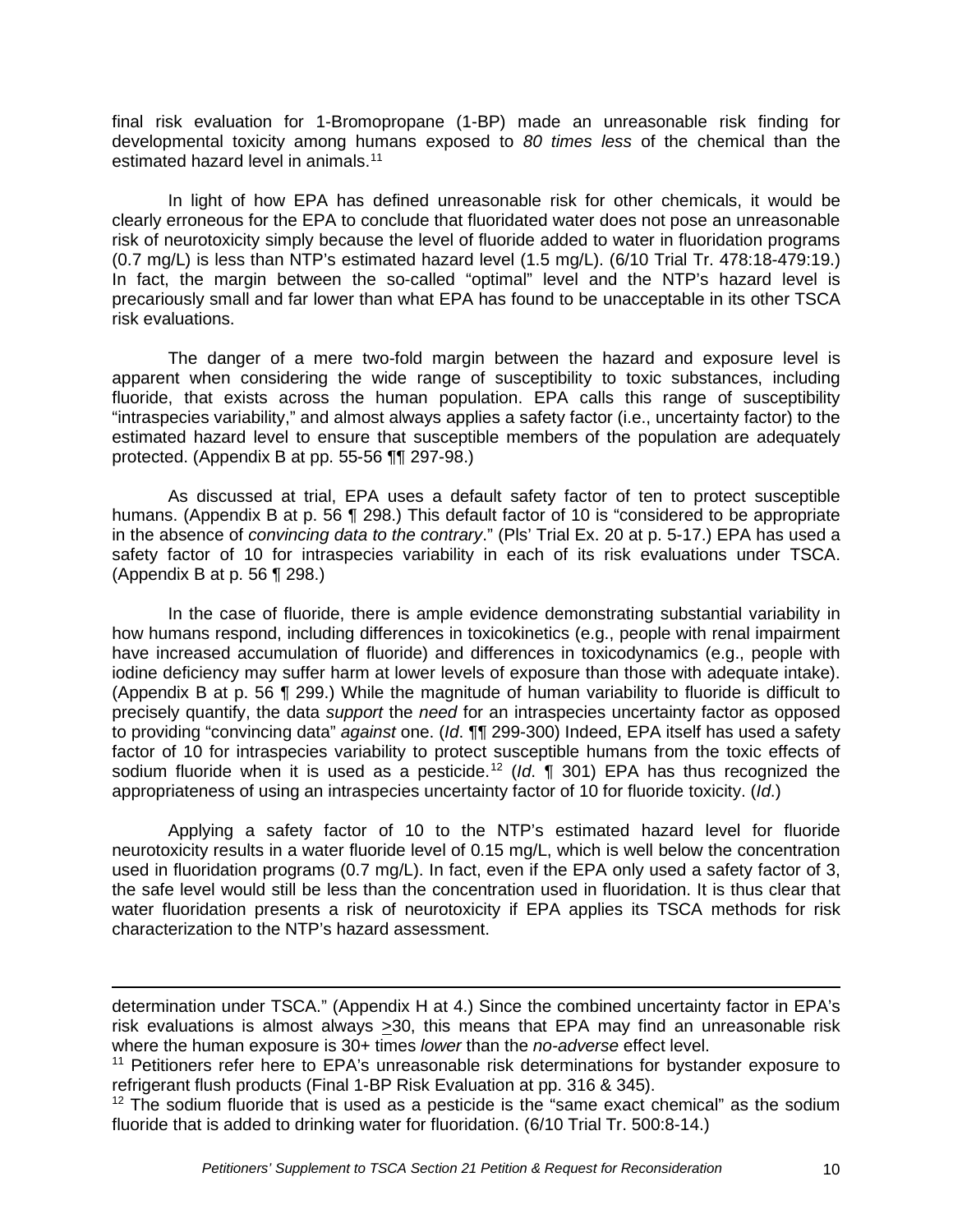#### **4. Pooled BMD Analysis of the NIH-Funded Birth Cohort Data Confirms that Pregnant Women in Fluoridated Areas Are Exceeding the Dose Associated with IQ Loss**

A team of scientists, including the authors of the NIH-funded studies, have recently completed a *pooled* benchmark dose (BMD) analysis of the maternal urinary fluoride data from the ELEMENT and MIREC datasets (Grandjean, et al. 2020, in review). The pooled analysis, which is currently undergoing peer review, found that that the BMDL (i.e., BMCL) for the loss of 1 IQ point among 4-year-old children across the two cohorts is just **0.18 mg/L**. This is consistent with the preliminary findings presented by Dr. Philippe Grandjean at trial and is *far below the urinary fluoride levels found in pregnant women living in fluoridated areas of North America*. (Appendix B at pp. 45-47 & 68-69.) Sensitivity analyses of the pooled sample using non-linear models confirm that the *linear* model presents a reasonable approximation of the dose-response relationship.

Given that BMD analysis is EPA's preferred method for determining toxicity values and risk estimates, the new pooled analysis provides compelling grounds for EPA to reconsider its denial of the Petition. The analysis, which became publicly available on November 4, 2020, is attached as **Appendix G**.

Petitioners will also be submitting to the EPA under separate cover the regression coefficient data upon which the pooled BMD analyses are based. In addition, Petitioners will be submitting under separate cover the scatterplot data from Figures 2 and 3 of the Bashash 2017 study as extracted by WebPlotDigitizer. This data will permit the EPA to do its own BMD analyses of the data should the Agency wish to do so.

### **5. Millions of Americans Are at Risk of Harm as a Result of EPA's Failure to Regulate Fluoridation, Including Petitioners**

One of the consequences of widely dispersing a toxicant through the environment is that susceptible members of the general public may be exposed. This is the case with fluoridation chemicals. Each year, there are approximately 2.5 million pregnancies in fluoridated areas; *in utero* exposures are thus widespread. (Appendix B at p. 78 ¶ 406.) Many of those exposed *in utero* will also be exposed during the sensitive neonatal period, with upwards of 1.9 million infants living in fluoridated areas being fed formula at least part of the time, including 400,000 infants who are exclusively formula-fed for their first six months. (*Id*.) Petitioner Organizations have members who fall within these zones of danger.

Petitioner Organizations have many members of childbearing age living in fluoridated areas who are subject to the risks identified by the NIH-funded prospective studies. The members of Petitioner Organizations include women who are currently pregnant, women who are actively seeking to become pregnant, and/or mothers of infants. This includes, but is not limited to, Food & Water Watch members **Jennifer Baugh**, **Jacqueline Devereaux**, **Brooke Errett**, **Leah Garland**, **Hanna Rodgers**, **Olivia Stancil, Whitney Stolman**, **Jessica Trader**, and **Chassity Woolums.** In light of the science linking early-life exposure to fluoridated water to adverse neurodevelopmental effects, each of these members is taking steps to limit their child's exposure to fluoride, including through purchasing filtered and bottled water.

EPA's failure to regulate the fluoridation chemicals in water is forcing millions of Americans, including Petitioners' members, to choose between subjecting their children to a risk of permanent neurological harm, or spending hard-earned money to avoid the water that is delivered into their homes. Petitioners implore the Agency to reconsider its denial of the Petition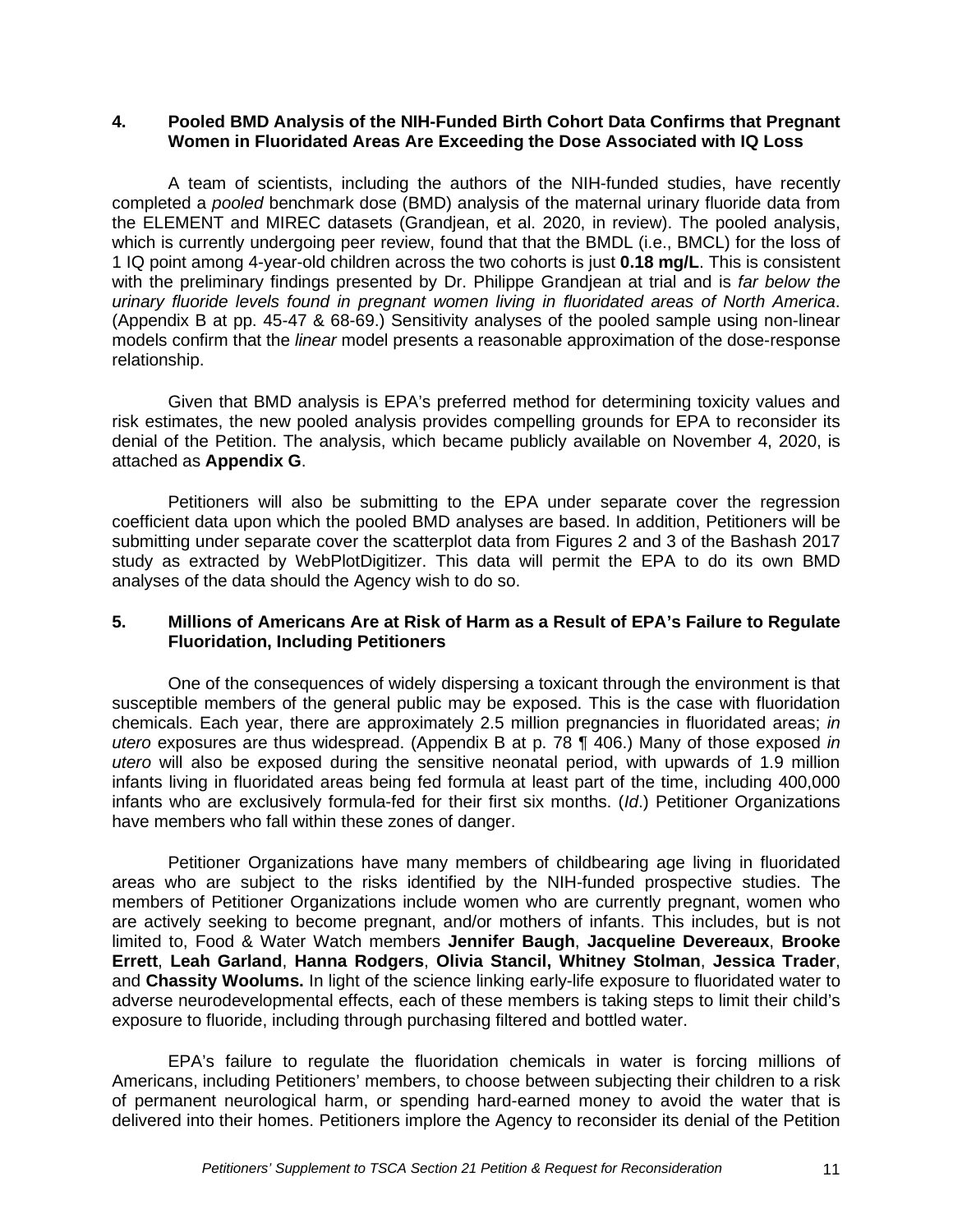so that its members, and millions of other Americans, are no longer forced to make this injurious choice.

# **6. EPA Erred in Considering the Purported Dental Benefits of Fluoridation in its Denial of the Petition**

In its denial of the Petition, EPA cited the purported dental benefits of fluoridation as a basis for its denial. This was improper<sup>[13](#page-11-0)</sup> because the Amended TSCA statute forbids risk evaluations from considering "costs and other nonrisk factors." 15 U.S.C. § 2620(b)(4)(B(ii). In a May 11, 2020 order, the Court ruled that the statute's prohibition on considering "costs and other nonrisk factors" extends to purported health benefits. As the Court noted, "the plain text of the statute, the structure of the statute, and its legislative history all indicate that consideration of benefits at the risk evaluation stage is inappropriate." (Appendix H at 12.) In considering whether fluoridation presents an unreasonable risk of neurotoxicity, therefore, the EPA must not consider purported benefits as that is the province of risk management, not risk evaluation.

The Petitioners have attached a copy of the Court's May 11, 2020 decision as **Appendix** 

# **H**.

# **7. EPA Erred in Claiming that Petitioners Failed to Adequately Identify the Chemicals at Issue**

Finally, in denying the Petition, the EPA asserted that Petitioners failed to justify treatment of fluoridation chemicals as a "category" of chemicals. (Fed Reg, Vol. 82, No. 37, p. 11888). EPA noted that Petitioners had failed to identify "the specific chemical substances that should comprise the category of fluoridation chemicals."[14](#page-11-1) (*Id*.) Further, EPA argued that "if EPA were to grant the petitioner's [sic] request, the Agency would become obligated to address all conditions of use of the category." (*Id*.) During the litigation on this matter, the Court considered and rejected each of these arguments, and held that the Petitioners had adequately identified the chemicals at issue, and that there was no merit to EPA's contention that it "would become obligated to address all conditions of use of the category."

The Petitioners have attached the Court's order addressing these issues as **Appendix I**.

# **SUMMARY**

Congress enacted Section 21 to "ensure that bureaucratic lethargy does not prevent the appropriate administration of [TSCA's] vital authority." *Environmental Defense Fund v. Reilly*, 909 F.2d 1497, 1499 (D.C. Cir. 1990). This is precisely why the Petitioners filed their Section 21 Citizen Petition, because EPA has failed to protect the public from the dangers posed by fluoride in drinking water.

The reasons that EPA proffered for denying Petitioners' Citizen Petition, which were questionable when written, are neither credible nor tenable in light of the aforementioned developments that have transpired since EPA's denial. In light of these developments,

<span id="page-11-0"></span><sup>&</sup>lt;sup>13</sup> Petitioners recognize that they discussed the lack of benefits in the Petition, but that does not change the fact that the statute forbids such consideration, as Petitioners have since learned.

<span id="page-11-1"></span><sup>&</sup>lt;sup>14</sup> As EPA well knows, there are three chemicals used to fluoridate drinking water: hydrofluorosilicic acid, sodium fluorosilicate, and sodium fluoride.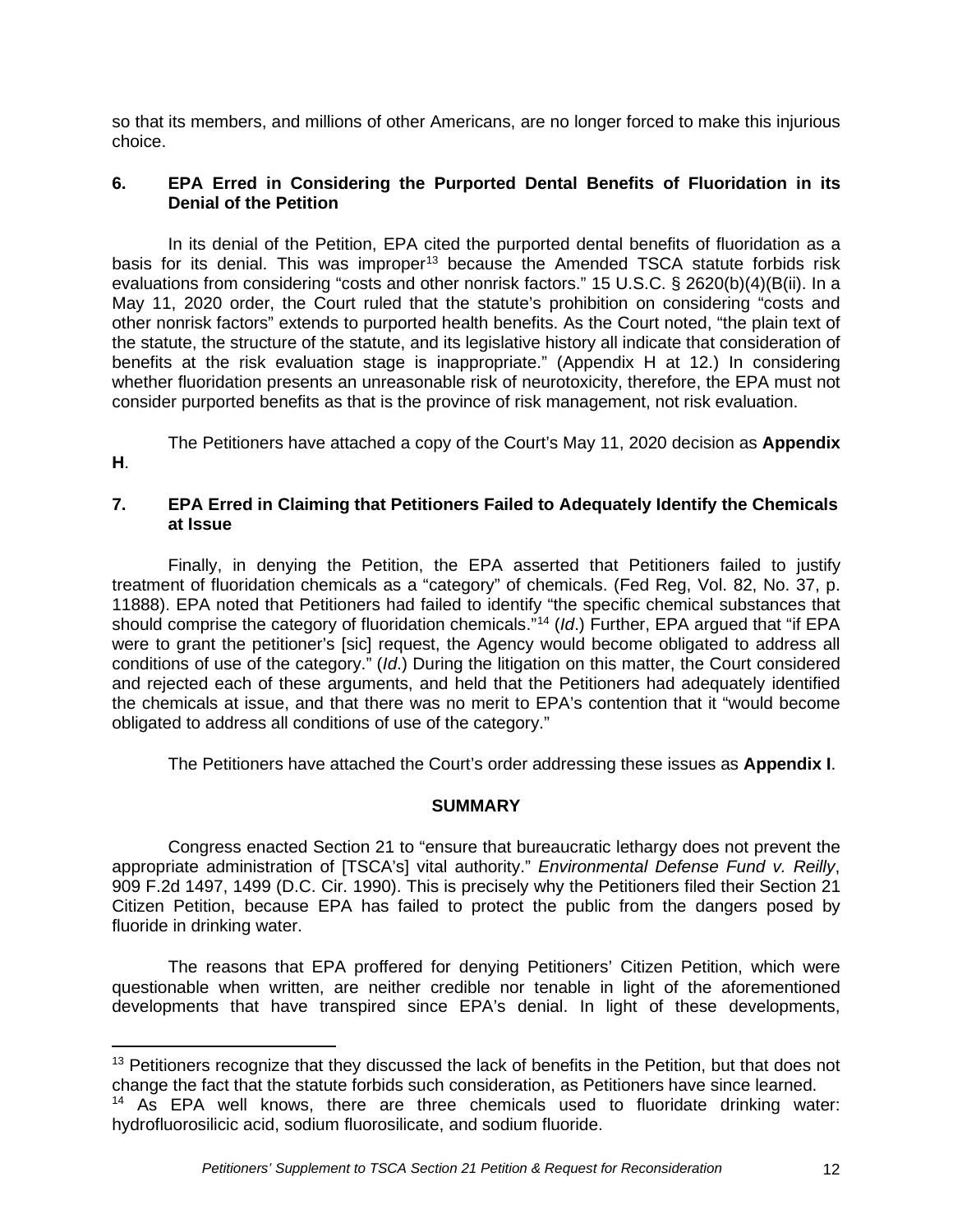Petitioners request that EPA reconsider its denial of the Petition and exercise its authority under TSCA to prohibit the addition of fluoridation chemicals to drinking water.

Dated: November 4, 2020 Respectfully submitted,

*/s/ Michael Connett* MICHAEL CONNETT Attorney for Petitioners

CC (by email):

Brandon Adkins, DOJ Debra Carfora, DOJ Yvette Collazo, EPA J.T. Do, DOJ Alexandra Dunn, EPA Tala Henry, EPA